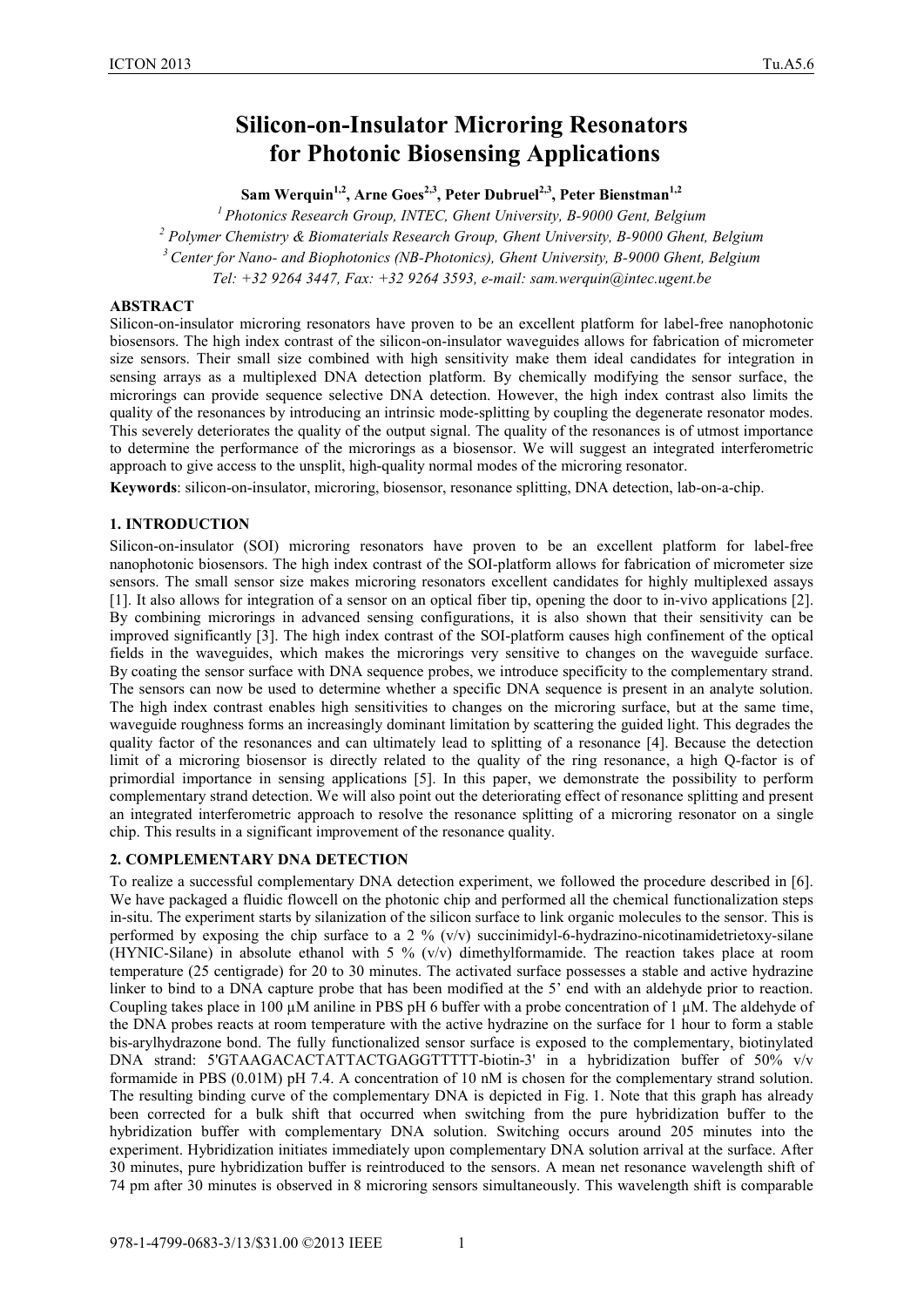to values reported in literature [6]. This proves both the ability of our sensors to detect complementary DNA sequences and the possibility of a multiplexed detection assay.



*Figure 1. Binding curve for 10nM complementary DNA sequence solution.*

### **3. BINDING CURVE CORRUPTION**

Since the resonance splitting in our microring sensors can easily amount to a measurable erroneous, unexpected resonance splitting can severely compromise a recorded binding curve. As resonance splitting is partly a consequence of random process variations on the waveguide edges, it is impossible to predict its strength. This means a resonance selection algorithm cannot differentiate split and unsplit resonances. Jumps between both modes of a split resonance can lead to false positive or even false negative results when the sensor is implemented in a lab-on-a-chip setting.

#### **4. ORIGIN OF RESONANCE SPLITTING**

A perfectly symmetric microring resonator mode is twofold degenerate. Both clockwise (CW) and counterclockwise (CCW) propagation are possible in the microring and both modes are uncoupled. This degeneracy is lifted when the CW-mode and CCW-mode become coupled. Surface roughness on the waveguide edges and the proximity of bus waveguides for microring interrogation form deviations from circular symmetry. These deviations cause forward propagating light to scatter back into the opposite direction, exciting a CCW-mode from a CW-mode and vice versa. Standing-wave modes as a symmetric and antisymmetric superposition of the traveling waves can be considered as the new eigenmodes of the system. They will however no longer be degenerate as a consequence of the symmetry breaking coupling [7]. If the linewidth of the resonance is small enough to distinguish both modes, the resonance splitting will be visible in the output signal. This occurs for high quality resonances. Evidence of this effect is provided in figure 2, which shows both the pass-port and addport spectrum of a microring in add-drop configuration. Only the input port is excited, so ideally, no power is present in the CCW-mode and the add-port remains dark. The measurement shows that backscattering in the microring waveguide cannot be neglected, resulting in significant power in the add-port and resonance-splitting in the pass-signal amounting up to 50 pm.



*Figure 2. Microring in add-drop configuration (left). Measured spectra showing resonance splitting and backscattered power (right).*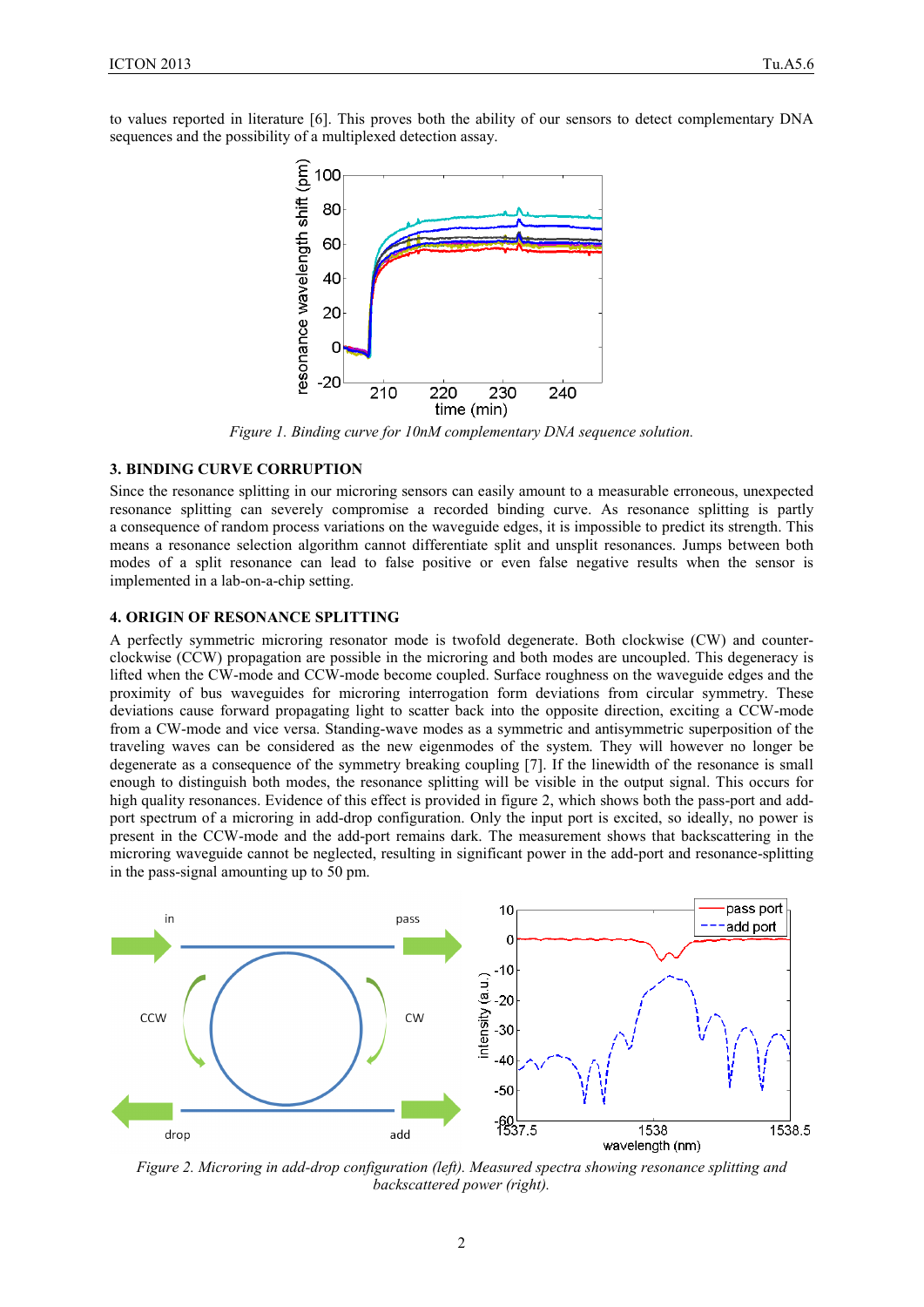As demonstrated in [8], an interferometric approach can be used to access the normal modes of the microring resonator in an output signal. We have implemented this in an integrated circuit on a single SOI-chip. A layout of the circuit is provided in Fig. 3.



*Figure 3. Layout of the integrated interferometric circuit.*

Vertical grating couplers are used to couple light from a tunable laser light source into the circuit and collect the power at the output. The input light excites a CW-mode in the microring resonator, a CCW-mode is excited as a consequence of mode-coupling. The normal modes of the microring are a symmetric and antisymmetric superposition of the CW and CCW-mode, so we can express them as follows:

$$
a \pm \frac{1}{\sqrt{2}} \left( a_{CW} \pm a_{CCW} \right) \tag{1}
$$

If the coupling per unit time between the bus waveguide and the microring is represented by κ, the fields transmitted and reflected by the resonator are

$$
t = \frac{1}{\sqrt{2}} a_{in} + \kappa a_{CW}, r = \kappa a_{CCW}
$$
 (2)

Both fields are combined in a multimode interferometer (MMI), which results in the following signals at the different output ports. φ denotes the phase difference between the combining waves.

$$
out_1 = \frac{1}{2} \left( \frac{1}{\sqrt{2}} a_{in} + \kappa a_{CW} + e^{i\phi} a_{CCW} \right)
$$
  

$$
out_2 = \frac{1}{2} \left( \frac{1}{\sqrt{2}} a_{in} + \kappa a_{CW} - e^{i\phi} a_{CCW} \right)
$$
  

$$
out_3 = \frac{1}{\sqrt{2}} t
$$
 (3)

If we design the circuit such that the phase difference between the reflected and transmitted wave equals a multiple of 0 or  $\pi$ , we see that the signals in output one and two are proportional to the normal modes of the resonator. At the same time, output three is proportional to the pass-signal of the microring resonator in the allpass configuration. This means we have access to the unsplit, high-Q normal modes of the cavity. If the detection limit of a biosensor is limited by the quality-factor of the resonance, this provides a tool to improve the detection limit significantly. Higher resonator Q-factors give rise to lower detection limits.

#### **6. EXPERIMENTAL RESULTS**

The circuit from Fig. 3 is designed and processed in a CMOS pilot line at imec. Using the vertical in- and output couplers on the waveguides, the chip can easily be measured in a fiber-to-fiber configuration. For the junction regions where waveguides are combined and split, MMI  $2 \times 1$  and MMI  $2 \times 2$  couplers are used. The coupling from the microring to the waveguide is ensured by weak evanescent coupling to a neighbouring bus waveguide. To obtain the measured spectra, a SANTEC TSL-510 tunable laser source is used to generate the input signals. Output intensities are measured by a HP-8153 optical power meter. The laser wavelength is swept in 10 pm steps during recording of the power. Figure 4 shows the recorded spectra at the three outputs of the circuit. Output one and two are proportional to the normal modes of the resonator, output three returns the all-pass spectrum. We clearly see the all-pass spectrum shows severe splitting of 60 pm in the resonance. This values is comparable to the 3 dB-bandwidth of the normal mode in output one. The Q-factors of the recorded resonances in output one amount to  $2.2 \times 10^4$ , which is almost a twofold improvement of the resonance quality from output three  $(1.28\times10^{4})$ . Notice the distinct asymmetrical shape of the resonance in output two which makes unambiguous definition of a Q-value difficult. Additionally, the extracted normal modes do not correspond exactly with the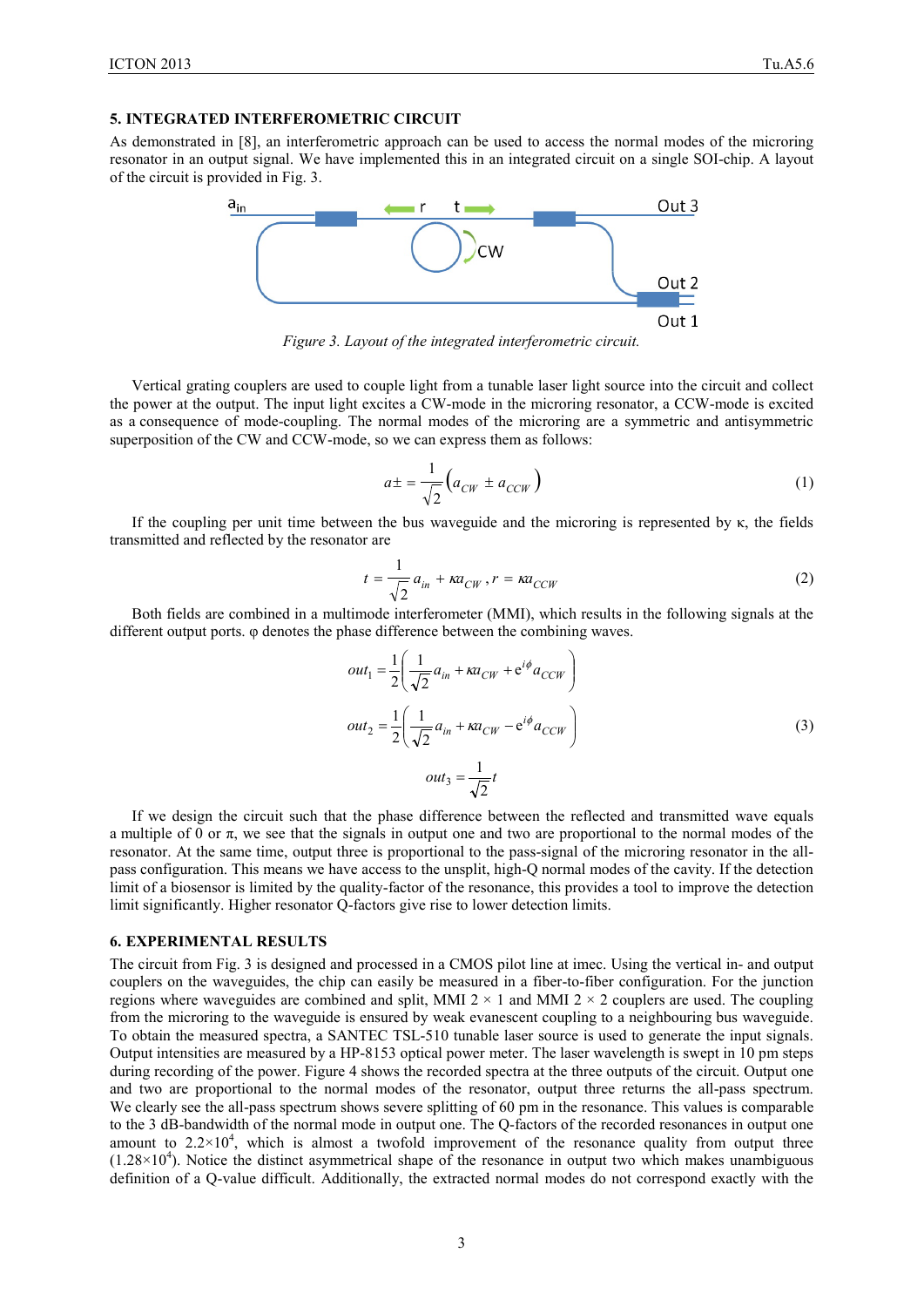normal modes we can distinguish in the all-pass signal. This non-ideal behaviour is a consequence of fabrication variations. The  $2 \times 2$  MMI is especially sensitive to this and is not exactly balanced as a result. Also the phase relation between the reflected and the transmitted wave differs slightly from the required value of *kπ*. This can be solved by careful tuning of the waveguide structures.



*Figure 4. Measured output spectra of the circuit. Output one clearly shows the improvement of the resonance shape compared to the all pass signal in output three.*

#### **7. CONCLUSIONS**

In this paper, we have demonstrated the successful recognition of a complementary DNA sequence. We have also discussed the problem of microring resonance splitting and shown the possibility of in integrated interferometric setup to resolve this on the SOI-platform. The access to the unsplit normal modes of the resonator allows the improvement of the detection limit of microring resonator biosensors.

#### **ACKNOWLEDGEMENTS**

The author would like to acknowledge the 'Bijzonder Onderzoeksfonds' (BOF) for a research grand. Part of this work was performed in the framework of the RAPP-ID project which provided fruitful collaborations. RAPP-ID was supported by the Innovative Medicines Initiative, a public-private partnership between the European Union, and the European Federation of Pharmaceutical Industries and Associations (RAPP-ID project, grant agreement, no. 115153).

#### **REFERENCES**

- [1] K. De Vos, J. Girones, T. Claes, Y. De Koninck, S. Popelka, E. Schacht, R. Baets, and P. Bienstman, "Multiplexed antibody detection with an array of silicon-on-insulator microring resonators," *IEEE Photonics Journal*, vol. 1, no. 4, pp. 225–235, Oct. 2009.
- [2] C. L. Arce, K. D. Vos, T. Claes, K. Komorowska, D. V. Thourhout, and P. Bienstman, "Silicon-oninsulator microring resonator sensor integrated on an optical fiber facet," *IEEE Photonics Technology Letters*, vol. 23, no. 13, pp. 890–892, 2011.
- [3] T. Claes, W. Bogaerts, and P. Bienstman, "Experimental characterization of a silicon photonic biosensor consisting of two cascaded ring resonators based on the Vernier-effect and introduction of a curve fitting method for an improved detection limit," *Optics Express*, vol. 18, no. 22, pp. 22 747–22 761, 2010.
- [4] W. Bogaerts, P. D. Heyn, T. V. Vaerenbergh, K. D. Vos, S. Kumar, T. Claes, P. Dumon, P. Bienstman, D. V. Thourhout, and R. Baets, "Silicon microring resonators," *Laser & Photonics Reviews*, vol. 6, no. 1, pp. 47–73, 2011.
- [5] T. Claes, J. Molera, K. De Vos, E. Schacht, R. Baets, and P. Bienstman, "Label-free biosensing with a slotwaveguide-based ring resonator in silicon on insulator," *IEEE Photonics Journal*, vol. 1, no. 3, pp. 197– 204, Sep. 2009.
- [6] A. J. Qavi, R.C. Bailey, "Multiplexed detection and label-free quantitation of microRNAs using arrays of silicon photonic microring resonators", *Angewandte Chemie International Edition*, vol. 49, pp. 4608–4611, Jun. 2010.
- [7] T. J. Kippenberg, S. M. Spillane, and K. J. Vahala, "Modal coupling in traveling-wave resonators,*" Optics letters*, vol. 27, no. 19, pp. 1669–71, Oct. 2002.
- [8] J. Knittel, T. G. McRae, K. H. Lee, and W. P. Bowen, "Interferometric detection of mode splitting for whispering gallery mode biosensors," *Applied Physics Letters*, vol. 97, no. 12, p. 123704, 2010.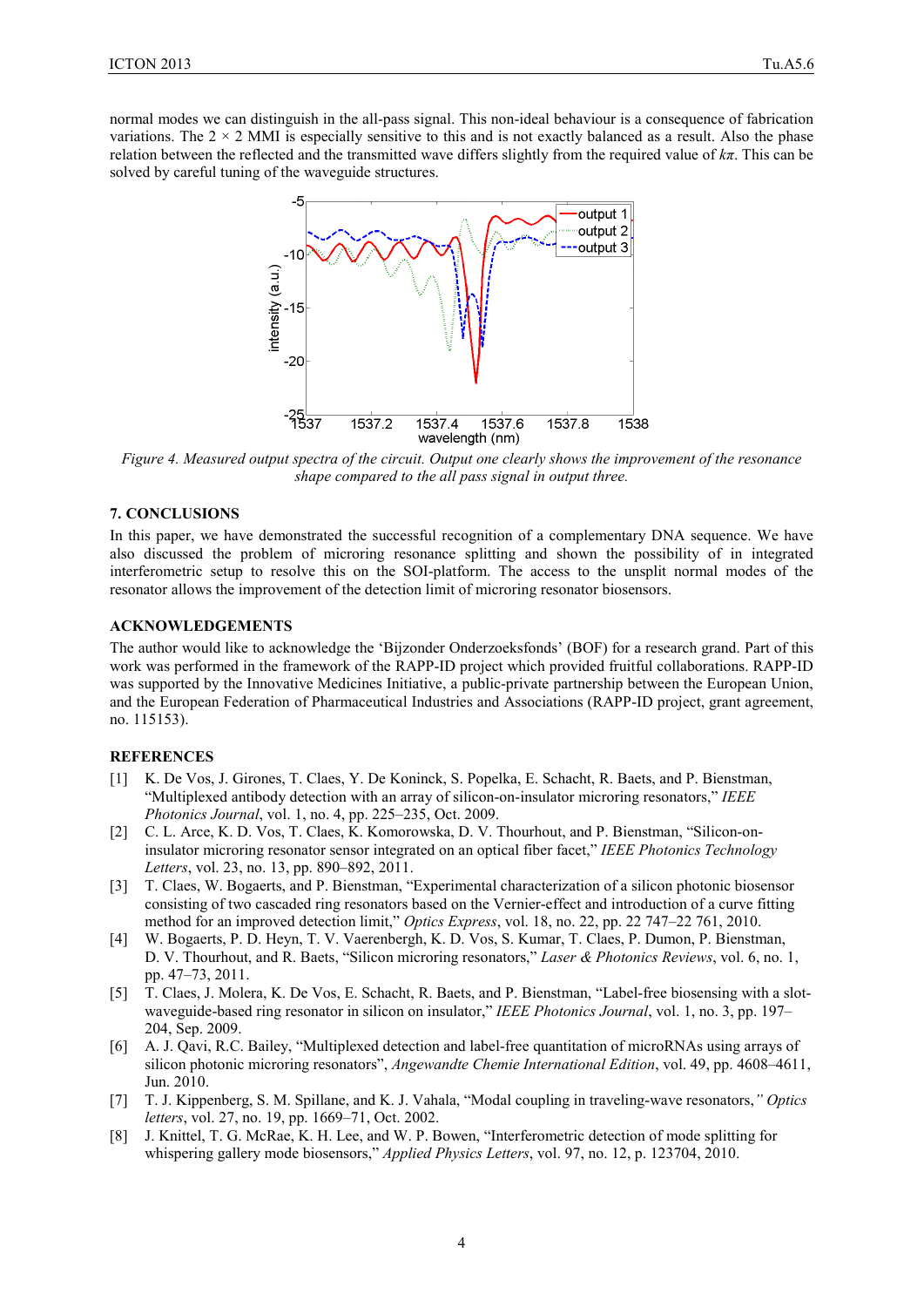

# 15th International Conference on Transparent Optical Networks

## Co-located with:

**Conference Programme** 

# **Committees**

Home

# **Plenary Talks**

# **Social Events**

## **Registration**

### **Venue**

- o Travel o Visa
- Accommodation

- **Local Information** o Beaches
	- o Culture
	- o Links
- 12<sup>th</sup> European Symposium on Photonic Crystals (ESPC)
- 12<sup>th</sup> Workshop on All-Optical Routing (WAOR)
- 10<sup>th</sup> Anniversary Global Optical & Wireless Networking Seminar (GOWN)
- 9<sup>th</sup> Reliability Issues in Next Generation Optical Networks Workshop (RONEXT)
- 9<sup>th</sup> Photonic Integrated Components & Applications Workshop (PICAW)
- 8<sup>th</sup> Nanophotonics for All-Optical Networking Workshop (NAON)
- 8<sup>th</sup> Special Session on Photonic Atoms & Molecules (PAM former MPM)
- 8<sup>th</sup> Special Industrial Session
- 7<sup>th</sup> Special Session on **Novel Glasses** for photonic devices
- 6<sup>th</sup> Special Session on Market in Telecommunications (MARS)
- 5<sup>th</sup> COCONUT Workshop on Broadband Access (former ACCORDANCE)
- 5<sup>th</sup> Sub-Wavelength Photonics Conference (SWP) with: EU FP7-REGPOT Project Special Session on "Plasmon Enhanced Diffractive Elements" Special Session on "Nanophotonics and Smart Optical Nanostructures" (NSON)
- 4<sup>th</sup> Workshop on Communication in Transportation Systems (CTS)
- 3<sup>rd</sup> Workshop on Green Optical Communications (GOC)
- 3<sup>rd</sup> Special Session on Intelligent Systems for Optical Networks Design (ISOND)
- 3<sup>rd</sup> Special Session on Microwave Photonics (MP)
- 2<sup>nd</sup> Optical Wireless Workshop (OWW)
- · EU FP7 Projects SOFI/NAVOLCHI Special Session on "CMOS Fabrication-Based Photonic Technologies for Communications'
- EU FP7 Projects ASTRON/FOX-C Special Session on "Physical Layer Technologies for Flexible/ Elastic Optical Networks"
- . Workshop on "How to Create a Photonic SME"
- · Workshop on Network Optimization (NeO)

#### Welcome

The National Institute of Telecommunications, Department of Transmission and Optical Technologies in Warsaw, together with the Department of Information Technologies and Communications of the Universidad Politécnica de Cartagena, and the IEEE Photonics Society Poland Chapter are pleased to announce the 2013 15th International Conference on Transparent Optical Networks (ICTON 2013) which will be kindly hosted at the El Batel Auditorium and Convention Center, Cartagena, Spain, June 23-27, 2013. The conference is technically co-sponsored by the IEEE and the IEEE Photonics Society

The El Batel Auditorium is located next to the seafront and the marina, walking-distance to city centre, cultural and touristic places. Cartagena is famous of its unique artistic heritage, with a number of landmarks such as the Roman Theatre and a lot of Phoenician, Roman, Byzantine and Moorish remains.

The scope of the Conference is concentrated on the applications of transparent and all-optical technologies in telecommunications, computing and novel applications, and includes:

| Digital all-optical networks                  |
|-----------------------------------------------|
| Ultra-fast optical time domain multiplexing   |
| Optical switching and routing (WAOR)          |
| Optical memories and data storage             |
| Network reliability and availability (RONEXT) |
| Radio-over-fibre transmission                 |
| Market in telecommunications (MARS)           |
| Photonic crystal fibres                       |
| Nanoscale and ultrafast photonics (NAON)      |
| Microresonators and photonic molecules (MPM)  |
| New transmission windows                      |
| Photonic component integration (PICAW)        |
| Non-conventional optical communications       |
| Communication in transportation systems (CTS) |

**IEEE Copyright** 

Ultra-dense wavelength-division multiplexing Next generation networking Optical packet networks and services Optical transparency and network scalability Wireless and optical networking (GOWN) Broadband metro and access networks Photonic band-gap structures (ESPC) Nonlinear and active PBG devices VCSELs and other novel light sources Novel glasses Polarisation mode dispersion Network planning and design tools Sub-wavelength photonic devices (SWP) Other relevant topics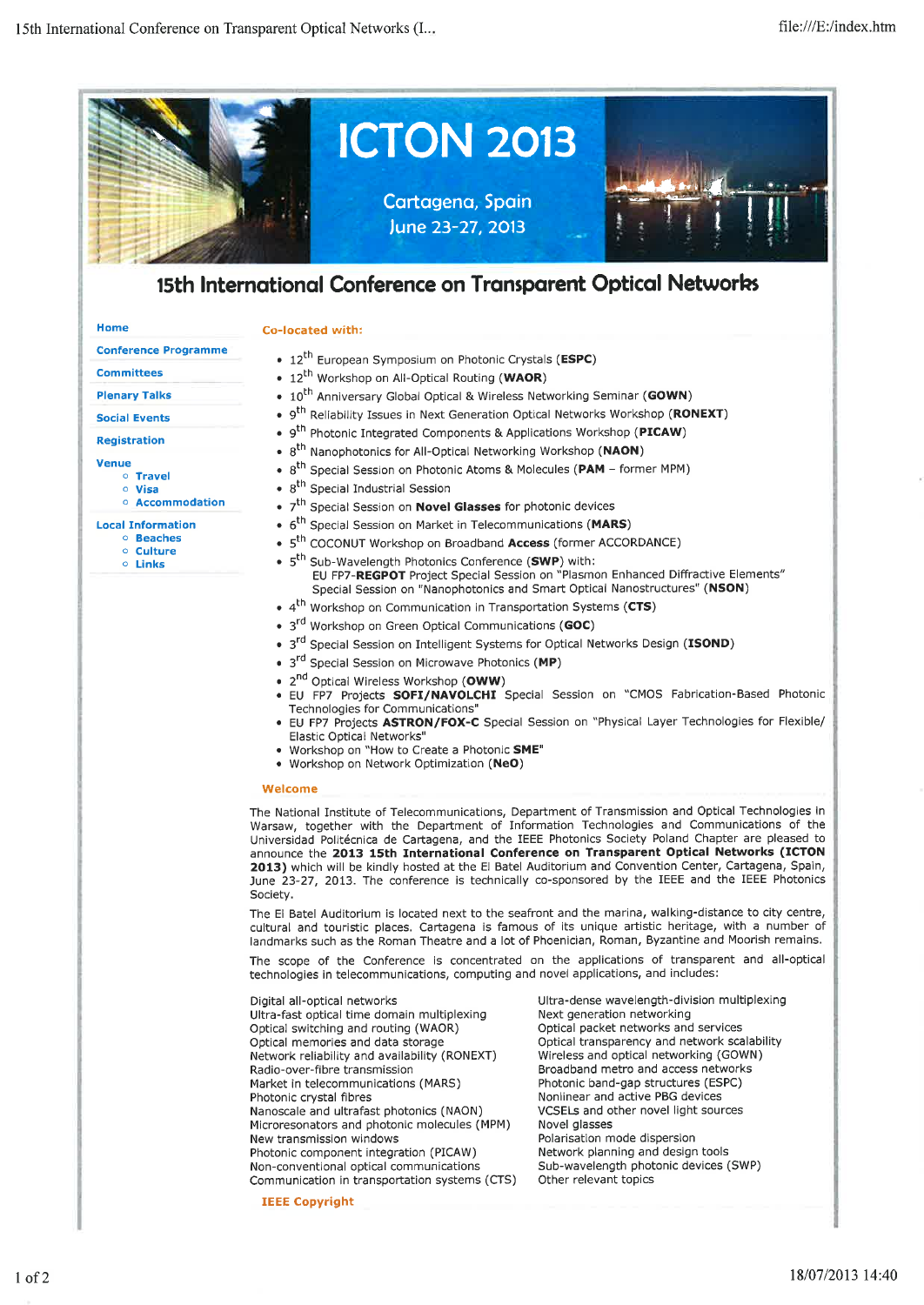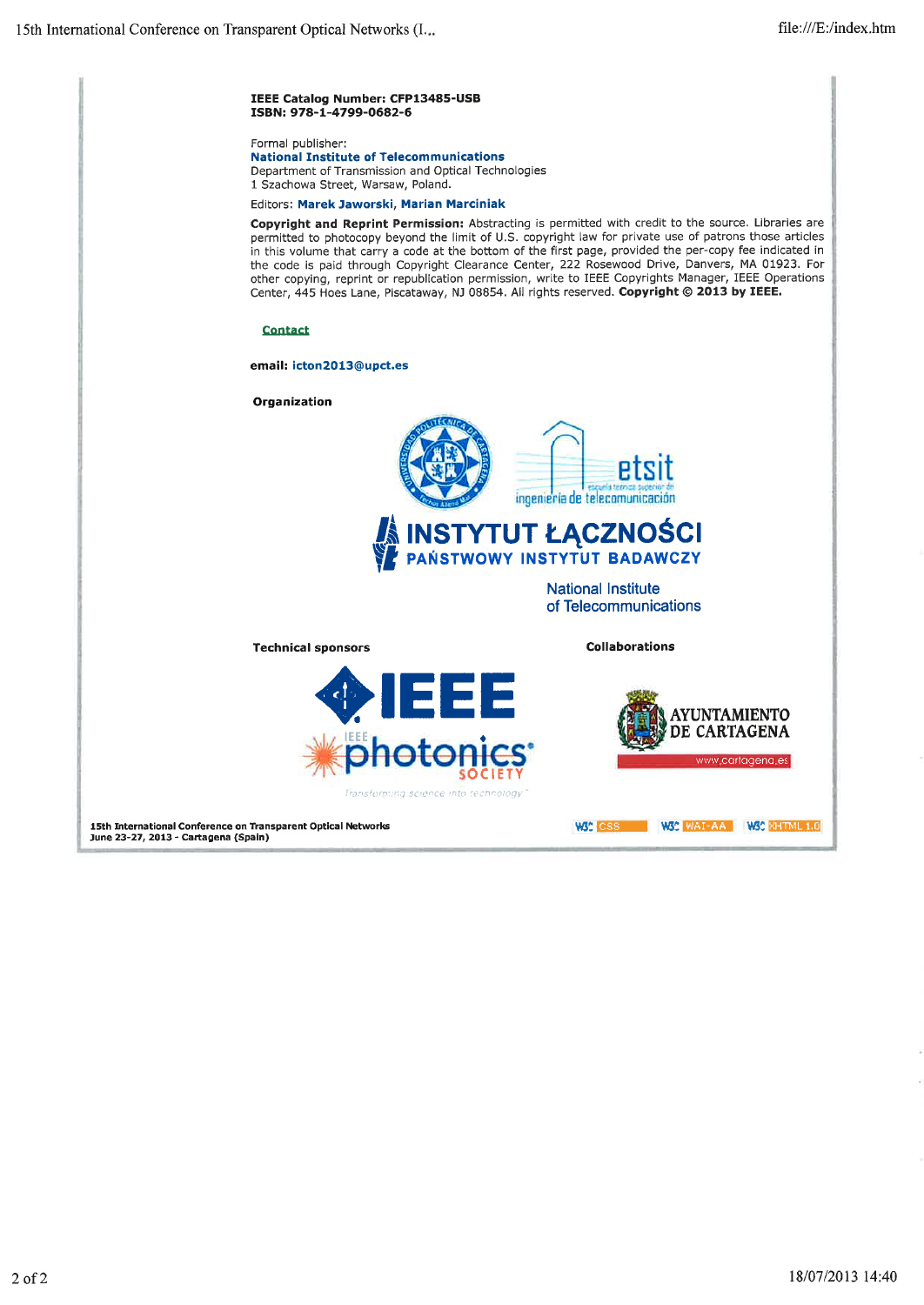# ICTON 2013 Preliminary Technical Programme

| J. Hoxha,<br>G. Cincotti                                                                                                                                                                                                                                       | (Invited)<br>M. Kroh, M. O'Keefe,<br>K. Voigt,<br>S. Fedderwitz.<br>G.B. Preve,<br>S. Lischke, T. Brast,<br>D. Petousi.<br>C. Stamatiadis,<br>E. Kehavas.<br>R. Nogueira, D. Korn,<br>D Roccato,<br>P.C. Schindler.<br>I Lazarou, C. Koos,<br>W. Freude.<br>J. Leuthold,<br>H. Avramopoulos,<br>A.G. Steffan,<br>L. Stampoulidis, | optical access<br>(Invited)<br>L.H. Spiekman                                                                                                                                                    | N. Wada<br>H. Furukawa,<br>H Harai                                                                                                                                                                                                                                      | V.M. Shalaev,<br>V.P. Drachev                                                                                                                                                                                                           | L. Maigyte,<br>C.M. Cojocaru,<br>V. Purlys, J. Trull,<br>D. Gailevičius,<br>M. Peckus,<br>M. Malinauskas,<br>K. Staliunas                                                                                                                                                                                                                                    |
|----------------------------------------------------------------------------------------------------------------------------------------------------------------------------------------------------------------------------------------------------------------|-----------------------------------------------------------------------------------------------------------------------------------------------------------------------------------------------------------------------------------------------------------------------------------------------------------------------------------|-------------------------------------------------------------------------------------------------------------------------------------------------------------------------------------------------|-------------------------------------------------------------------------------------------------------------------------------------------------------------------------------------------------------------------------------------------------------------------------|-----------------------------------------------------------------------------------------------------------------------------------------------------------------------------------------------------------------------------------------|--------------------------------------------------------------------------------------------------------------------------------------------------------------------------------------------------------------------------------------------------------------------------------------------------------------------------------------------------------------|
| reduced complexity<br><b>Inverse Volterra</b><br>series transfer<br>function-based<br>nonlinear equalizer<br>in coherent OFDM<br>systems for next-<br>generation core<br>networks(Invited)<br>E. Giacoumidis.<br>N. J. Doran,<br>I. Aldaya,<br>V. Vgenopoulou, | L. Zimmermann<br>14:30 We.C1.2 Impact of 14:20 We.C2.2 Evolution of<br>fabless generic<br>photonic integration<br>(Invited)<br>P. Munoz, J.D.<br>Domenech, I. Artundo,<br>J.H. den Bested,<br>J. Capmany                                                                                                                          | 14:20 We C3.2 Self-seeding<br>of semiconductor<br>lasers for next-<br>generation WDM<br>passive optical<br>networks (Invited)<br>M. Presi.<br>A. Chiuchiarelli,<br>R. Corsini.<br>E. Ciaramella | 14:20 We.C4.2 Alternate 14:20 We.C5.2 Grating<br>architectures for an<br>all-optical core<br>network based on<br>new subwavelength<br>switching paradigms<br>(Invited)<br>R. Aparicio-Pardo,<br>A. Triki,<br>E. Le Rouzic,<br>B. Arzur,<br>E. Pincemin,<br>F. Guillemin | resonances as an<br>alternative to plasmon<br>resonances in<br>nanophotonics applications<br>(Invited)<br>A.I. Nosich,<br>V.O. Byelobrov,<br>O.V. Shapoval,<br>D.M. Natarov, T.L. Zinenko,<br>M. Marciniak                              | 14:20 We.C6.2 Direct<br>inscription of<br>photonic band-gap<br>waveguides into bulk<br>oplical glass<br>(Invited)<br>A. Fuerbach,<br>S. Gross, A. Arriola,<br>M. Alberich.<br>M. Withford                                                                                                                                                                    |
| Y. Jaouën<br>14:50 We.C1.3<br>Equalization<br>techniques for high-<br>speed OFDM-based<br>access systems<br>using direct<br>modulation and<br>direct detection<br>(Invited)<br>N. Sequeira André,<br>K Habel,<br>H. Louchet.<br>A Richter                      | 14:40 We.C2.3 Nanoscale<br>Si-based photonics for<br>next generation<br>integrated circuits<br>(Invited)<br>L. Wosinski, Fei Lou,<br>L. Thylén                                                                                                                                                                                    | 14:40 We.C3.3 Wavelength<br>protection within<br>coexistence of<br>current and next-<br>generation PON<br>networks (Invited)<br>D. Korček,<br>J. Müllerová                                      | software framework<br>for optical network<br>modelling and<br>optimization<br>(Invited)<br>S. Rumley,<br>R. Hendry,<br>K. Bergman                                                                                                                                       | 14:40 We, C4.3 Javanco: A 14:40 We, C5.3 Excitation and<br>propagation of<br>electromagnetic pulses<br>along dielectric-air interface<br>(Invited)<br>A. Popov, I. Prokopovich,<br>S. Zapunidi                                          | 14:40 We.C6.3 Light<br>scattering from one-<br>dimensional photonic<br>crystals under total<br>internal reflection<br>$(Inv$ $\{led}$<br>G.V. Morozov.<br>F. Placido,<br>D.W.L. Sprung                                                                                                                                                                       |
| 15:10 We.C1.4 Bandwidth 15:00 We.C2.4 Photonic<br>variable<br>transponders based<br>on OFDM<br>technology for elastic<br>optical networks<br>(Invited)<br>M. Svaluto<br>Moreolo,<br>J.M. Fabrega,<br>L. Nadal.<br>F.J. Vilchez,                                | wire bonding:<br>Nanophotonic<br>interconnects<br>fabricated by direct-<br>write 3D lithography<br>(Invited)<br>C. Koos, J. Leuthold,<br>W. Freude,<br>N. Lindenmann,<br>S. Koeber,<br>J. Hoffmann,                                                                                                                               |                                                                                                                                                                                                 | 15:00 We.C4.4 Cloud<br>orchestration with<br>SDN / OpenFlow in<br>carrier transport<br>networks (Invited)<br>A. Autenrieth,<br>J-P. Elbers,<br>P. Kaczmarek,<br>P. Kostecki                                                                                             | 15:00 We C5.4 Ab initio<br>determination of basic<br>dielectric properties<br>(Invited)<br>A. Quandt, R. Warmbier                                                                                                                       | 15:00 We, C6,4<br>Hyperspectral near-<br>field imaging of light<br>bending in a graded<br>photonic crystal<br>(Invited)<br><b>B.</b> Cluzel.<br>J. Dellinger,<br>K-V. Do, E. Cassan,<br>F. de Fornel                                                                                                                                                         |
| G. Junyent<br>15:30 We, C1.5 Orthogonal<br>multipulse<br>modulation in optical<br>datacommunications<br>(Invited)<br>J.D. Ingham,<br>R.V. Penty,<br>I.H. White                                                                                                 | T. Hoose, P. Huebner                                                                                                                                                                                                                                                                                                              |                                                                                                                                                                                                 |                                                                                                                                                                                                                                                                         | 15:20 We.C5.5 Design and<br>simulation of apodized SOI<br>fiber to chip coupler by sub-<br>wavelength structure<br>(Invited)<br>J. Chovan, A. Kuzma,<br>F. Uherek                                                                       | 15:20 We.C6.5 Negative<br>diffraction by a<br>periodically<br>modulated loss<br>(Invited)<br>M. Botey, N. Kumar,<br>R. Herrero,<br>L, Maigyte, R, Pico,<br>K. Staliunas<br>15:40 We.C6.6 Optical<br>absorption<br>enhancement by<br>quasi-photonic<br>crystals in thin films<br>for photovoltaic<br>applications (Invited)<br>P.A. Postigo,<br>J. M. Llorens |
| Coffee break (15:50                                                                                                                                                                                                                                            | Coffee break (15:20 -                                                                                                                                                                                                                                                                                                             | Coffee break (15:00                                                                                                                                                                             | Coffee break (15:20                                                                                                                                                                                                                                                     | Coffee break (15:40 -                                                                                                                                                                                                                   | Coffee break (16:00                                                                                                                                                                                                                                                                                                                                          |
| $-16:10$<br><b>SESSION We.D1</b><br><b>ICTON XI</b><br>Chair: Ivan<br><b>Djordjevic</b><br>(18:10 Wednesday,<br><b>June 28)</b>                                                                                                                                | 15:50<br><b>SESSION We.D2</b><br><b>ICTON XV</b><br>Chair: Maciej Dems<br>(15:50 Wednesday,<br><b>June 26)</b>                                                                                                                                                                                                                    | $-15:30$<br><b>SESSION We.D3</b><br><b>ASTRON/FOX-C</b><br>Chair: Gabriella<br>Cincotti<br>(15:30 Wednesday,<br><b>June 26)</b>                                                                 | $-15:40$<br><b>SESSION We.D4</b><br><b>RONEXT</b><br>Chair: Paolo Monti<br>(15:40 Wednesday,<br><b>June 26)</b>                                                                                                                                                         | 16:10)<br><b>SESSION We.D5</b><br><b>SWP XI</b><br>Chair: Robert Czaplicki<br>(16:10 Wednesday, June<br>26)                                                                                                                             | $-16:20$<br><b>SESSION We.D6</b><br><b>NAVOLCHI/SOFI</b><br>Chair: Ioannis<br><b>Tomkos</b><br>(16:20 Wednesday,<br><b>June 26)</b>                                                                                                                                                                                                                          |
| 16:10 We.D1.1 Next<br>generation optical<br>network and its<br>optical components<br>(Invited)<br><b>Yaping Zhang</b>                                                                                                                                          | 15:50 We.D2.1 High-speed,<br>low-power optical<br>modulators in allicon<br>(invited)<br>J. Leuthold, C. Koos,<br>W. Freude, L. Alloatti,<br>R. Palmer, D. Korn,<br>J. Pfeifle,<br>M. Lauermann,<br>R. Dinu, S. Wehrli,<br>M. Jazbinsek,<br>P. Gunter, M. Waldow.<br>T. Wahlbrink,<br>J. Bolten, M. Fournier,<br>J.M. Fedeli,      | 15:30 We D3.1 All-optical<br>implementation of<br>OFDM/NWDM Tx/Rx<br>(Invited)<br>J. Hoxha,<br>G. Cincotti,<br>N.P. Diamantopoulos,<br>P. Zakynthinos,<br>I. Tomkos                             | 15:40 We.D4.1 Core<br>network physical<br>topology design for<br>energy efficiency<br>and resilience<br>(Invited)<br>T.E.H. El-Gorashi,<br>Xiaowen Dong,<br>A. Lawey.<br>J.M.H. Elmirghani                                                                              | 16:10 We.D5.1 Metamaterial<br>fishnet structures and small<br>(70 nm) split ring<br>resonators formed by<br>nanoimprint lithography<br>(Invited)<br>N.P. Johnson, G.J. Sharp,<br>M. Yuce, Xiaolon Hu,<br>M. Sinworapun,<br>A.Z. Khokhar | 16:20 We.D6.1<br>Wavegulde-coupled<br>nanolasers in III-V<br>membranes on<br>silicon (Invited)<br>V. Dolores-<br>Calzadilla, D. Heiss,<br>A. Fiore, M. Smit                                                                                                                                                                                                  |
| 16:20 We.D1.2 Dual stage 16:10 We.D2.2 High<br>carrier phase<br>estimation for 16-<br>QAM systems based<br>on a modified QPSK-<br>partitioning algorithm<br>S.M. Bilal, G. Bosco                                                                               | W. Bogaerts, H. Yu.<br>performance travelling<br>wave Mach-Zehnder<br>modulators for<br>emorging generations<br>of high capacity.<br>transmitter                                                                                                                                                                                  | 15:50 We.D3.2 Nyquist-<br>WDM-based system<br>performance<br>evaluation (Invited)<br>R.I. Killey.<br>M. Sezer Erkilinc,<br>R. Maher, M. Paskov,                                                 | service for UltraFlow<br>access networks<br>(Invited)<br>D. Larrabeiti,<br>L. Kazovsky,<br>M.I. Urueña,                                                                                                                                                                 | 16:00 We, D4.2 Multicast 16:30 We, D5,2 Plasmonic dimer<br>metamaterials and<br>metasurfaces for<br>polarization control of<br>terahertz and optical waves<br>(Invited)<br>S.V. Zhukovsky,                                              | 6:40 We.D6.2 Optical<br>properties of SOI<br>waveguides<br>functionalized with<br>close-packed<br>quantum dot films<br>(Invited)                                                                                                                                                                                                                             |

15th International Conference on Fransparent file:///E:/files/programme.html

18/07/2013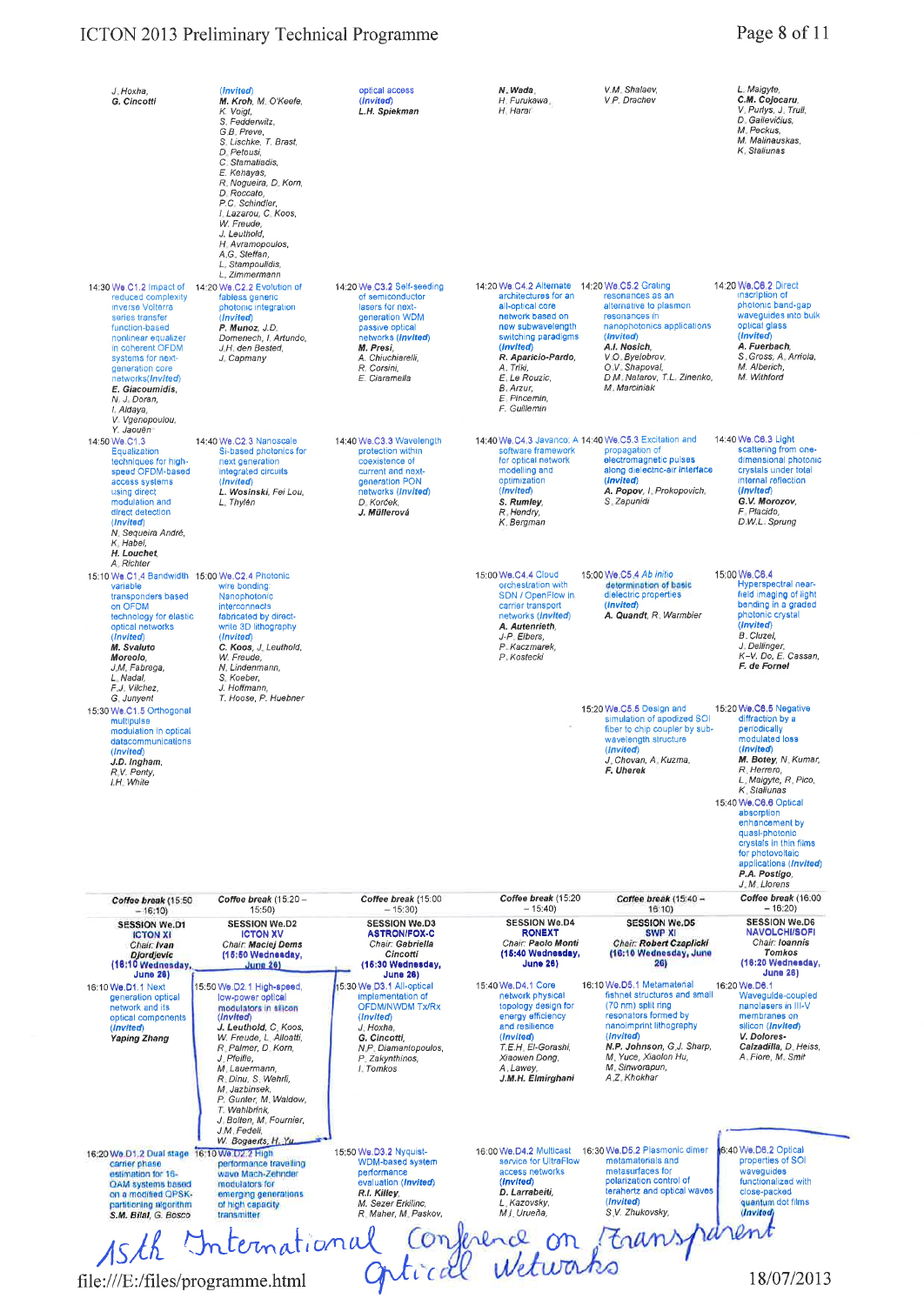# ICTON 2013 Preliminary Technical Programme

# Page 9 of 11

|                                                                                                                                                                                                                                                                                            | components (Invited)<br>R. Kaiser, B. Gomez<br>Saavedra,<br>K.O. Velthaus,<br>M. Gruner,<br>M. Hamacher,<br>D. Hoffmann,                                                                                                                                                               | S. Kilmurray.<br>R. Bouziane.<br><b>B.C. Thomsen.</b><br>S.J. Savory.<br>P Bayvel                                                                                                                                                                                                  | A.R. Dhaini, Shuang<br>Yin, J.A. Hernández,<br>P. Reviriego,<br>T. Shunrong Shen                                                                                                                                                                                                                                                                                                  | M. Zalkovskij,<br>R. Malureanu.<br>A. Andryieuski, A. Novitsky,<br>P U Jepsen,<br>A.V. Lavrinenko,<br>P. T. Tang, C. Kremers,<br>D.N. Chigrin                          | Z. Hens, A. Omari,<br>P. Geireaat, D. Van<br>Thourhout                                                                                                                                                                                                                                                                                                                                                                    |
|--------------------------------------------------------------------------------------------------------------------------------------------------------------------------------------------------------------------------------------------------------------------------------------------|----------------------------------------------------------------------------------------------------------------------------------------------------------------------------------------------------------------------------------------------------------------------------------------|------------------------------------------------------------------------------------------------------------------------------------------------------------------------------------------------------------------------------------------------------------------------------------|-----------------------------------------------------------------------------------------------------------------------------------------------------------------------------------------------------------------------------------------------------------------------------------------------------------------------------------------------------------------------------------|------------------------------------------------------------------------------------------------------------------------------------------------------------------------|---------------------------------------------------------------------------------------------------------------------------------------------------------------------------------------------------------------------------------------------------------------------------------------------------------------------------------------------------------------------------------------------------------------------------|
| 16:35 We.D1.3<br>Synchronization of<br>the time-domain<br>wavelength<br>interleaved networks<br>I. Popescu,<br>L. Sadeghioon,<br>A. Gravey,<br>P. Gravey,<br>M. Morvan                                                                                                                     | M. Schell<br>16:30 We.D2.3 Application<br>of extended Taylor<br>series based finite<br>difference method in<br>photonics (Invited)<br>S. Sujecki                                                                                                                                       | 16:10 We.D3.3 High<br>resolution optical<br>spectral filtering<br>technology: Reaching<br>the sub-GHz<br>resolution range<br>(Invited)<br>D.M. Marom.<br>D. Sinefeld,<br>O. Golani,<br>N. Goldshtein,<br>R. Zektzer,<br>R. Rudnick                                                 | 16:20 We, D4,3 Optimal<br>technicians'<br>allocation problem<br>with respect to<br>failure reparation<br>(Invited)<br>C. Mas Machuca,<br>B, de la Cruz<br>Miranda                                                                                                                                                                                                                 | 16:50 We.D5.3 Low-loss and<br>multi-band metamaterials<br>(Invited)<br>C. Sapah                                                                                        | 17:00 We.D6.3 Light<br>coupling from active<br>polymer layers to<br>hybrid dielectric-<br>plasmonic<br>waveguides (Invited)<br>I. Suárez.<br>E.P. Fitrakis,<br>H. Gordillo,<br>P Rodriguez-Cantó,<br>R. Abargues,<br>I. Tomkos,<br>J. Martinez-Pastor                                                                                                                                                                     |
| 16:50 We.D1.4<br>Performance<br>enhancement of<br>partial-42,7Gb/s<br>DPSK via an<br>asymmetrical<br>receiver design<br>N.J. Murray.<br>O.A. Olubodun,<br>P. Harper,<br>N.J. Doran                                                                                                         | 16:50 We.D2.4 Modelling<br>the bandwidth<br>behaviour of fibre<br>Bragg gratings excited<br>by low-frequency<br>acoustic waves<br>(Invited)<br>A. de Almeida Prado<br>Pohl, R.E. da Silva,<br>M.A. Ruggieri Franco,<br>P. de Tarso Neves Jr.,<br>H. Bartelt                            | 16:30 We.D3.4 Almost-<br>optimal design for<br>optical networks with<br>Hadoop cloud<br>computing: Ten<br>ordinary desktops<br>solve 500-node,<br>1000-link, and 4000-<br>request RWA<br>problem within three<br>hours (Invited)<br>Gangxiang Shen,<br>Yongcheng Li, Limei<br>Peng | 16:40 We.D4.4 Balancing 17:10 We.D5.4 Energy flow<br>the banefits inherent<br>in reconfigurable<br>coherent optical<br>transceivers<br>(Invited)<br>B.T. Teipen,<br>M.H. Eiselt                                                                                                                                                                                                   | canalization of evanescent<br>cylindrical-vector beams<br>(Invited)<br>C.J. Zapata-Rodríguez,<br>J.J. Miret                                                            | 17:20 We.D6.4 Low energy<br>routing platforms for<br>optical interconnects<br>using active<br>plasmonics<br>integrated with<br>silicon photonics<br>(Invited)<br>K. Vyrsokinos,<br>S. Papaioannou,<br>D. Kalavrouziotis,<br>F. Zacharatos,<br>L. Markey,<br>J-C. Weeber.<br>A. Dereux, A. Kumar,<br>S.I. Bozhevolnyi.<br>M. Waldow,<br>G. Giannoulis,<br>D. Apostolopoulos.<br>T. Tekin,<br>H. Avramopoulos,<br>N. Pleros |
| 17:05 We, D1.5<br>Performance<br>evaluation of<br>strongly filtered<br>asymmetric 42.7<br>Gb/s coherent 50%<br>RZ-BPSK system<br>O.A. Olubodun,<br>N.J. Murray,<br>P. Harper,<br>N.J. Doran                                                                                                |                                                                                                                                                                                                                                                                                        | 16:50 We.D3.5 Towards<br>400G/1T flexible<br>optical transport<br>networks (Invited)<br>E. Pincemin,<br>M. Song.<br>Y. Loussouarn,<br>G. Thouenon.<br>C. Betoule                                                                                                                   | 17:00 We, D4,5 Energy<br>saving in access<br>networks; Gain or<br>loss from the cost<br>perspective?<br>(Invited)<br>P. Wiatr, J. Chen,<br>P. Monti,<br>L. Wosinska<br>17:20 We.D4.6 Dynamic<br>traffic provisioning in<br>mixed-line-rate<br>networks with<br>launch power<br>determination<br>(Invited)<br>H. Cukurtepe,<br>A. Yayimli,<br>M. Tornatore,<br><b>B.</b> Mukherjee |                                                                                                                                                                        |                                                                                                                                                                                                                                                                                                                                                                                                                           |
| Thursday, June 27<br><b>SESSION Th.A1</b><br><b>ICTON XII</b><br>Chair: Jarmila<br>Müllerová                                                                                                                                                                                               | <b>SESSION Th.A2</b><br><b>ICTON XVI</b><br>Chair: Elzbieta<br>Bereś-Pawlik                                                                                                                                                                                                            | <b>SESSION Th.A3</b><br>NeO III<br>Chair: Walter<br>Cerroni                                                                                                                                                                                                                        | <b>SESSION Th.A4</b><br><b>WAOR II</b><br>Chair: Pablo Pavón<br>Mariño                                                                                                                                                                                                                                                                                                            | <b>SESSION Th.A5</b><br><b>SWP XII</b><br>Chair: Sergei Zhukovsky<br>(8:30 Thursday, June 27)                                                                          | <b>SESSION Th.A6</b><br><b>NSON</b><br>Chair: Marian<br><b>Marciniak</b>                                                                                                                                                                                                                                                                                                                                                  |
| (8:30 Thursday,<br><b>June 27)</b><br>8:30 Th.A1.1 The time<br>lens concept applied<br>to ultra-high-speed<br>OTDM signal<br>processing (Invited)<br>A.T. Clausen,<br>E. Palushani,<br>H.C. Hansen<br>Mulvad, H. Hu,<br>J. Laguardia Areal.<br>M. Galili,<br>L.K. Oxenløwe,<br>P. Jeppesen | (8:30 Thursday, June<br>27)<br>8:30 Th.A2.1 WDM-<br>enabled optical RAM<br>architectures for ultra-<br>fast, low-power optical<br>cache memories<br>(invited)<br>G.T. Kanellos,<br>T. Alexoudi, D. Fitsios,<br>C. Vagionas,<br>P. Maniotis,<br>S. Papaioannou,<br>A. Miliou, N. Pleros | (8:30 Thursday,<br><b>June 27)</b><br>8:30 Th.A3.1 Anycast end-<br>to-end resilience for<br>cloud services over<br>virtual optical<br>networks (Invited)<br>Minh Bui,<br>B. Jaumard,<br>C. Develder                                                                                | (8:30 Thursday,<br><b>June 27)</b><br>8:30 Th.A4.1<br>Performance of ring-<br>resonator based<br>optical backplane in<br>high capacity routers<br>(invited)<br>G. Rizzelli,<br>D. Siracusa.<br>G. Maier.<br>M. Magarini,<br>A. Melloni                                                                                                                                            | 8:30 Th.A5.1 Radial Bragg laser 8:30 Th.A6.1 Inverse<br>as a miniaturized rotation<br>sensor (Invited)<br>E. Ben-Basat, Y. Karni,<br>J. Scheuer                        | (8:30 Thursday,<br><b>June 27)</b><br>design of novel<br>nanophotonic<br>structures (Invited)<br>I. Andonegui,<br>A. Blanco, I. Calvo,<br>A.J. Garcia-Adeva<br>$\bullet$                                                                                                                                                                                                                                                  |
| 8:50 Th.A1.2 Effect of all-<br>optical phase<br>regeneration on fiber<br>transmission<br>capacity (Invited)<br>G. Hesketh,<br>P. Horak                                                                                                                                                     | 8:50 Th.A2.2 Optimizing<br>silicon-on-oxide 2D-<br>grating couplers<br>L. Carroll, D. Gerace,<br>I. Cristiani,<br>L.C. Andreani                                                                                                                                                        | 8:50 Th.A3.2 Routing and<br>network design for<br><b>HEAnet (Invited)</b><br>D. Mehta.<br>B. O'Sullivan,<br>L. Quesada,<br>M. Ruffini, D. Payne,<br>L. Doyle                                                                                                                       | 8:50 Th.A4.2 Scalable<br>and energy-efficient<br>optical tree-based<br>greedy router<br>(Invited)<br>S. Sahhaf, A. Dixit,<br>W. Tavemier.<br>D. Colle,<br>M. Pickavet,<br>P. Demeester                                                                                                                                                                                            | 8:50 Th.A5.2 Simulation of<br>optical Bloch oscillations<br>and breathing modes in the<br>waveguide arrays<br>M. Gozman, Y. Polishchuk,<br>I. Polishchuk               | 8:50 Th.A6.2 Nonlinear<br>complex photonic<br>structures (Invited)<br>M. Boguslawski,<br>P. Rose, F. Diebel,<br>S. Brake, C. Denz                                                                                                                                                                                                                                                                                         |
| 9:10 Th.A1.3 Digitally<br>processed<br>modulation formats<br>and integrated<br>photonics for flexible<br>optical metro-access<br>networks (Invited)<br>J.A. Lázaro,<br><b>B.</b> Schrenk,<br>M. Malligaraj,<br>i. Cano,<br>M. Sridharan,<br>G. Junyent                                     | 9:05 Th.A2.3 Dynamics of<br>SHB and SDP on 9XX<br><b>EDFAs: Dependence</b><br>on spectral allocation<br>of input channels<br>J.M. Ferreira,<br>D. Fonseca,<br>P. Monteiro,<br>A.N. Pinto, L. Rapp                                                                                      | 9:10 Th.A3.3 A column<br>generation approach<br>for large-scale RSA-<br>based network<br>planning (Invited)<br>M. Ruiz,<br>M. Zotkiewicz,<br>L. Velasco,<br>J. Comellas                                                                                                            | path restoration<br>algorithm based on<br>power series routing<br>for all-optical<br>networks (Invited)<br>C.J.A. Bastos-Filho,<br>R.C. Freitas,<br>D.A.R. Chaves,<br>R.C.L. Silva.<br>M.L.P. Freire,<br>H.A. Pereira,<br>J.F. Martins-Filho                                                                                                                                      | 9:10 Th.A4.3 An adaptive 9:05 Th.A5.3 Giant circular<br>dichroism in chiral<br>metamaterials<br>F. Dincer, M. Karaaslan,<br>E. Unal, M. Bakir,<br>U. Erdiven, C. Sabah | 9:10 Th.A6.3 Ways to<br>optimize the second-<br>harmonic response<br>from metamaterials<br>(Invited)<br>R. Czaplicki,<br>H. Husu,<br>M. Zdanowicz,<br>J. Mäkitalo,<br>K. Koskinen,<br>R. Siikanen.<br>J. Laukkanen,<br>J. Lehtolahti,                                                                                                                                                                                     |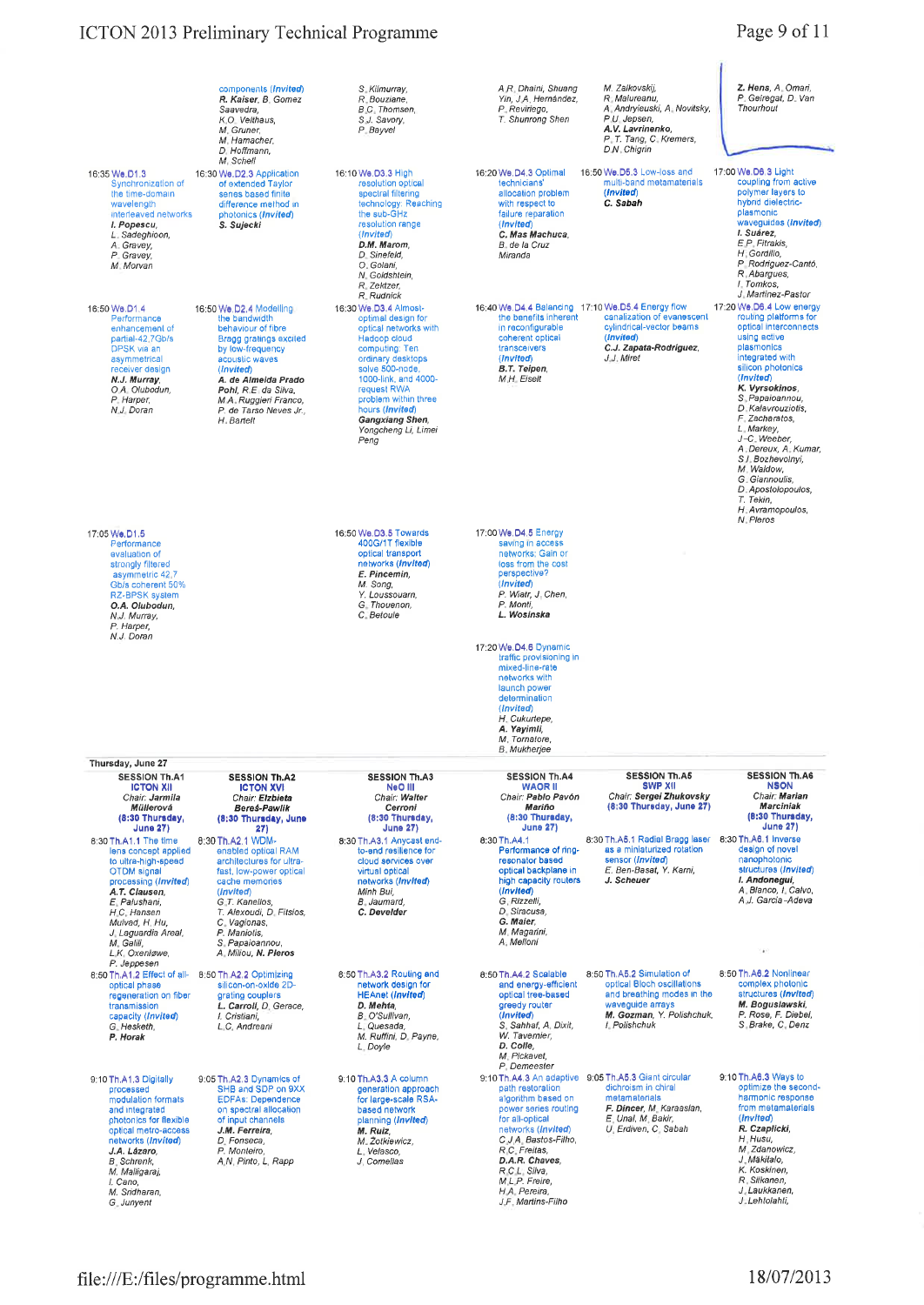| Tu.D1.3 Spectral<br>and energy<br>efficiency<br>considerations in<br>mixed-line rate WDM<br>networks with signal<br>quality guarantee<br>(Invited)<br>A. Udalcovs,<br>P. Monti.<br>V. Bobrovs,<br>R. Schatz,<br>L. Wosinska,<br>G. Ivanovs               | Tu.D2.3 Membrane<br>InP saturable<br>absorbers on silicon<br>as building blocks for<br>transparent optical<br>networks (Invited)<br>O. Raz, G. Roelkens,<br>H.J.S. Dorren,<br>M. Tassaert                                            | Tu.D3.3 Results from<br>the EU project<br><b>ACCORDANCE on</b><br>converged OFDMA-<br>PON networks<br>(Invited)<br>K. Kanonakis.<br>I. Tomkos.<br>H.-G. Krimmel,<br>F. Schaich, C. Lange,<br>E. Weis.<br>M. Dreschmann,<br>R. Schmogrow,<br>P. Kourtessis,<br>M. Milosavljevic,<br>I. Cano, J. Prat, | Tu D4 3 Storage,<br>schedule and<br>switching - A new<br>data delivery<br>paradigm in the big<br>data era? (Invited)<br>Weigiang Sun,<br>Fenggin Li, Wei<br>Guo, Yaohui Jin.<br>Weisheng Hu                                      | Tu.D5.3 Inverse scattering<br>problems in subsurface<br>diagnostics of<br>inhomogeneous media<br>(Invited)<br>K.P. Gaikovich                                                                                                                                                                                                                         | Tu.D8.3 Eu-doped<br>polymer fibers<br>(Invited)<br>R. Caspary, S. Möhl,<br>A. Cichosch.<br>R. Evert, S. Schütz,<br>H-H Johannes,<br>W. Kowalsky                                                                                                                       |
|----------------------------------------------------------------------------------------------------------------------------------------------------------------------------------------------------------------------------------------------------------|--------------------------------------------------------------------------------------------------------------------------------------------------------------------------------------------------------------------------------------|------------------------------------------------------------------------------------------------------------------------------------------------------------------------------------------------------------------------------------------------------------------------------------------------------|----------------------------------------------------------------------------------------------------------------------------------------------------------------------------------------------------------------------------------|------------------------------------------------------------------------------------------------------------------------------------------------------------------------------------------------------------------------------------------------------------------------------------------------------------------------------------------------------|-----------------------------------------------------------------------------------------------------------------------------------------------------------------------------------------------------------------------------------------------------------------------|
| 17:00 Tu, D1.4 Energy<br>officiency analysis of<br>noxt-generation<br>passive optical<br>network (NG-PON)<br>technologies in a<br>major city network<br>(Invited)<br>S. Lambert.<br>J. Montaivo,<br>J A Torrijos,<br>B. Lannoo, D. Colle.<br>M. Pickavet | 17:00 Tu.D2.4 Highly<br>efficient channel<br>wavequide lasers at 2<br>um (Invited)<br>K, van Dalfsen,<br>S. Aravazhi.<br>C. Grivas,<br>S.M. García-Blanco.<br>M. Polinau                                                             | J.A. Torrijos Gijón<br>16:40 Tu.D3.4 Passive<br>optical networks<br>based on OFDM:<br>Perspectives and<br>experimental<br>verifications (Invited)<br>J. von Hoyningen-<br>Huene.<br>W. Rosenkranz                                                                                                    | 17:00 Tu.D4.4 Adaptive<br>coded-modulation<br>for the next-<br>generation<br>intelligent optical<br>transport networks<br>Yequn Zhang,<br>I.B. Djordjevic                                                                        | 17:00 Tu, D5.4 Why optical<br>nonlinear characterisation<br>using imaging technique is<br>a better choice? (Invited)<br>G. Boudebs, V. Besse,<br>C. Cassagne, H. Leblond,<br>F. Sanchez                                                                                                                                                              |                                                                                                                                                                                                                                                                       |
| 17:20 Tu, D1 5 Adaptive bit 17:20 Tu D2.5 Microring<br>loading in FHT-<br>based OFDM<br>transponders for<br>flexi-grid optical<br>networks<br>L. Nadal, M. Svaluto<br>Moreolo,<br>J.M. Fàbrega,<br>G. Junyent                                            | resonators.<br>Opportunities and<br>challenges for future<br>optical networks<br>(Invited)<br>A. Bianco.<br>M. Garrich,<br>R. Gaudino, Jinan Xia                                                                                     | 17:00 Tu D3.5 GPON<br>redundancy eraser<br>algorithm for long-<br>reach extension<br>(Invited)<br>J. Segarra, V. Sales,<br>J. Prat                                                                                                                                                                   | 17:20 Tu D4.5 Traffic<br>demand estimation<br>for hybrid switching<br>systems<br>Pingqing Li,<br>Weigiang Sun,<br>Shilin Xiao,<br>Weisheng Hu                                                                                    | 17:20 Tu D5.5 Plasmonic<br>materials and<br>metamaterials by bottom-<br>up approach.<br>Manufacturing and<br>properties (Invited)<br>D.A. Pawlak, M. Gajc,<br>P. Osewski, K. Sadecka,<br>A. Stefanski, A. Klos,<br>A. Belardini, G. Leahu,<br>C. Sibilia                                                                                             |                                                                                                                                                                                                                                                                       |
|                                                                                                                                                                                                                                                          | 20:00 Gala Dinner at Restaurant "La Cartuja"                                                                                                                                                                                         |                                                                                                                                                                                                                                                                                                      |                                                                                                                                                                                                                                  |                                                                                                                                                                                                                                                                                                                                                      |                                                                                                                                                                                                                                                                       |
| Wednesday, June 26<br><b>SESSION We.A1</b><br><b>ICTON VIII</b><br>Chair: João Pedro<br>(9:00 Wednesday,<br><b>June 26)</b>                                                                                                                              | <b>SESSION We.A2</b><br><b>PICAW II</b><br>Chair: Peter Horak<br>(9:00 Wednesday,<br><b>June 26)</b>                                                                                                                                 | <b>SESSION We A3</b><br>Access III<br>Chair: Ioannis<br>Tomkos<br>(9:00 Wednesday,<br><b>June 26)</b>                                                                                                                                                                                                | <b>SESSION We.A4</b><br>GOC I<br>Chair: Lena<br>Wosinska<br>(9:00 Wednesday,<br><b>June 26)</b>                                                                                                                                  | <b>SESSION We.A5</b><br><b>SWP VIII</b><br>Chair: Brana Jelenković<br>(9:00 Wednesday, June<br>26)                                                                                                                                                                                                                                                   | <b>SESSION We.A6</b><br><b>ESPC1</b><br>Chair: Crina<br>Coiocaru<br>(9:00 Wednesday,<br><b>June 26)</b>                                                                                                                                                               |
| 9:00 We.A1.1 Creating<br>new generation<br>optical network<br>service (Invited)<br>N. Yamanaka,<br>H. Takeshita,<br>S. Okamoto, T. Sato                                                                                                                  | 9:00 We.A2.1 Optical delay<br>in silicon photonic<br>crystals using ultrafast<br>indirect photonic<br>transitions (Invited)<br>D.M. Beggs, LH. Rey,<br>T. Kampfrath,<br>N. Rotenberg,<br>L. Kuipers,<br>T.F. Krauss                  | 9:00 We A3.1 Optical<br>single sideband<br>generation optimized<br>to support multi-<br>services OFDM over<br>hybrid long-reach<br><b>FTTH networks</b><br>P. Almeida, H. Silva                                                                                                                      | 9:00 We A4.1 Energy-<br>efficient space-time<br>oplical<br>interconnection<br>architectures for<br>dala centers<br>(Invited)<br>P. Castoldi.<br>I. Cerutti,<br>P.G. Raponi.<br>N. Andriolli,<br>O. Liboiron-<br>Ladouceur        | 9:00 We.A5.1 Self-pulsing and<br>nonlinear dynamics in<br>micro and nanolasers<br>(Invited)<br>S. Barbay, F. Selmi,<br>S. Haddadi, R. Braive,<br>I. Sagnes, R. Kuszelewicz,<br>A.M. Yacomotti                                                                                                                                                        | 9:00 We.A6.1 Asymmetric<br>light propagation in<br>photonic devices<br>(Invited)<br>H. Kurt                                                                                                                                                                           |
| 9:20 We.A1.2 Dynamic<br>grooming and<br>spectrum allocation<br>in optical metro ring<br>networks with<br>flexible grid (Invited)<br>F. Musumeci.<br>F. Puleio,<br>M. Tornatore                                                                           | 9:20 We.A2.2 Numerical<br>simulation and design<br>of organic integrated<br>optical circuits: The<br><b>PHOTOPOLIS</b><br>approach (Invited)<br>T. Kamalakis,<br>D. Alexandropoulos,<br>G. Dede, P. Kanakis,<br>T. Politi, N. Vainos | 9:20 We.A3.2 OFDM-PON<br>performance with<br>limited quantization<br>X. Escavola, I. Cano.<br>M. Santos, J. Prat                                                                                                                                                                                     | 9:20 We.A4.2 Enhancing<br>data centre<br>networking using<br>energy aware optical<br>interconnects<br>(Invited)<br>I. Glesk<br>T. Osadola, S. Idris                                                                              | 9:20 We.A5.2 Effect of shell size<br>on single photon emission<br>performances of core/shell<br>dot-in-rods colloidal<br>nanocrystals (Invited)<br>F. Pisanello.<br>G. Leménager,<br>L. Martiradonna,<br>L. Carbone, A. Bramati,<br>M. De Vittorio                                                                                                   | 9:20 We A6.2 Controlling<br>the emission from<br>single quantum dots<br>with electro-opto-<br>mechanical photonic<br>crystal cavities<br>(Invited)<br>L. Midolo,<br>F. Pagliano,<br>T. B. Hoang, T. Xia.<br>F.W.M. van Otten.<br>A. Fiore, L.H. Li,<br>E.H. Linfield, |
| 9:40 We, A1.3 Flexible<br>next-generation<br>optical access<br>(Invited)<br>M. Forzati, A. Gavler                                                                                                                                                        | 9:40 We.A2.3 A polymer<br>waveguide-based 40<br>Gb/s optical bus<br>backplane for board-<br>level optical<br>interconnects<br>(Invited)<br>N. Bamiedakis.<br>A. Hashim,<br>R.V. Penty, I.H. White                                    | 9:35 We.A3.3 16×2.5<br>Gbit/s and 5 Gbit/s<br>WDM PON based on<br>self-seeded RSOA<br>Sy Dat Le, Q. Deniel,<br>F. Saliou,<br>A. Lebreton,<br>P. Chanclou                                                                                                                                             | 9:40 We.A4.3 Energy-<br>efficient, high-<br>performance<br>optoelectronic<br>packet switching for<br>intra-data center<br>network (Invited)<br>Ken-ichi Kitayama,<br>S. Debnath,<br>Y. Yoshida,<br>R. Takahashi,<br>A. Hiramatsu | 9:40 We.A5.3 Super<br>spontaneous four-wave<br>mixing (Invited)<br>M. Liscidini, T. Onodera,<br>L.G. Helt, J.E. Sipe                                                                                                                                                                                                                                 | M. Lermer, S. Höfling<br>9:40 We.A8.3 Active<br>photonic crystal<br>switches: Modeling<br>design and<br>experimental<br>characterization<br>(Invited)<br>M. Heuck, Y. Yu,<br>P.T. Kristensen,<br>N. Kuznetsova,<br>K. Yvind, J. Mørk                                  |
| constraints in optical<br>burst switched<br>metropolitan<br>networks with<br>WDM/OCDM<br>technology<br>L.H. Bonani<br>A.B. dos Santos,<br>L. Galdino                                                                                                     | 10:00 We.A1.4 Dispersion 10:00 We.A2.4 Robust multi-<br>objective optimization<br>of 2x2 multimode<br>interference coupler<br>using expected<br>improvement<br>S. ur Rehman,<br>M. Langelaar,<br>F van Keulen                        | 9:50 We A3.4 Optimal<br>trade-off for a<br>bidirectional single-<br>fibre single-<br>wavelength TDM-<br>PON rSOA-based<br><b>ONU</b><br>E.T. López, V. Polo,<br>J.A. Lázaro, J. Prat                                                                                                                 | 10:00 We.A4.4 Energy<br>saving in TWDM(A)<br>PONs: Challenges<br>and opportunities<br>(Invited)<br>L. Valcarenghi.<br>P. Castoldi,<br>Y. Yoshida,<br>A. Maruta, Ken-ichi<br>Kitayama                                             | 10:00 We.A5.4 Surface enhanced 10:00 We.A6.4 Multiple<br>Raman scattering and<br>photo-luminescence<br>through Bloch surface<br>waves in dielectric<br>multilayers (Invited)<br>S. Pirotta, X.G. Xu,<br>A Delfan, S Mysore,<br>S. Maiti, G. Dacarro,<br>M. Patrini, G. Guizzetti,<br>D. Bajoni, J.E. Sipe,<br>G.C. Walker, M. Liscidini,<br>M. Galli | functionality in III-V<br>on SOI hybrid<br>photonic crystals for<br>systems applications<br>(Invited)<br>F. Raineri,<br>P. Monnier, R. Raj,<br>A. Bazin                                                                                                               |
| 10:15 We, A1.5 An efficient<br>add/drop<br>architecture for<br>large-scale<br>subsystem-modular<br><b>OXC</b><br>H. Ishida,                                                                                                                              |                                                                                                                                                                                                                                      | 10:05 We A3.5 Off-set<br>filtering for enhanced<br>transmission in<br>RSOA based WDM-<br><b>PON</b><br>A. Gatto, P. Parolari,<br>L. Marazzi,<br>M. Brunero,                                                                                                                                          | 10:20 We, A4.5 A blocking<br>analysis for green<br>WDM networks with<br>transponder power<br>management<br>F. Musumeci.<br>M. Tornatore,                                                                                         |                                                                                                                                                                                                                                                                                                                                                      |                                                                                                                                                                                                                                                                       |

 $\bar{\Sigma}$